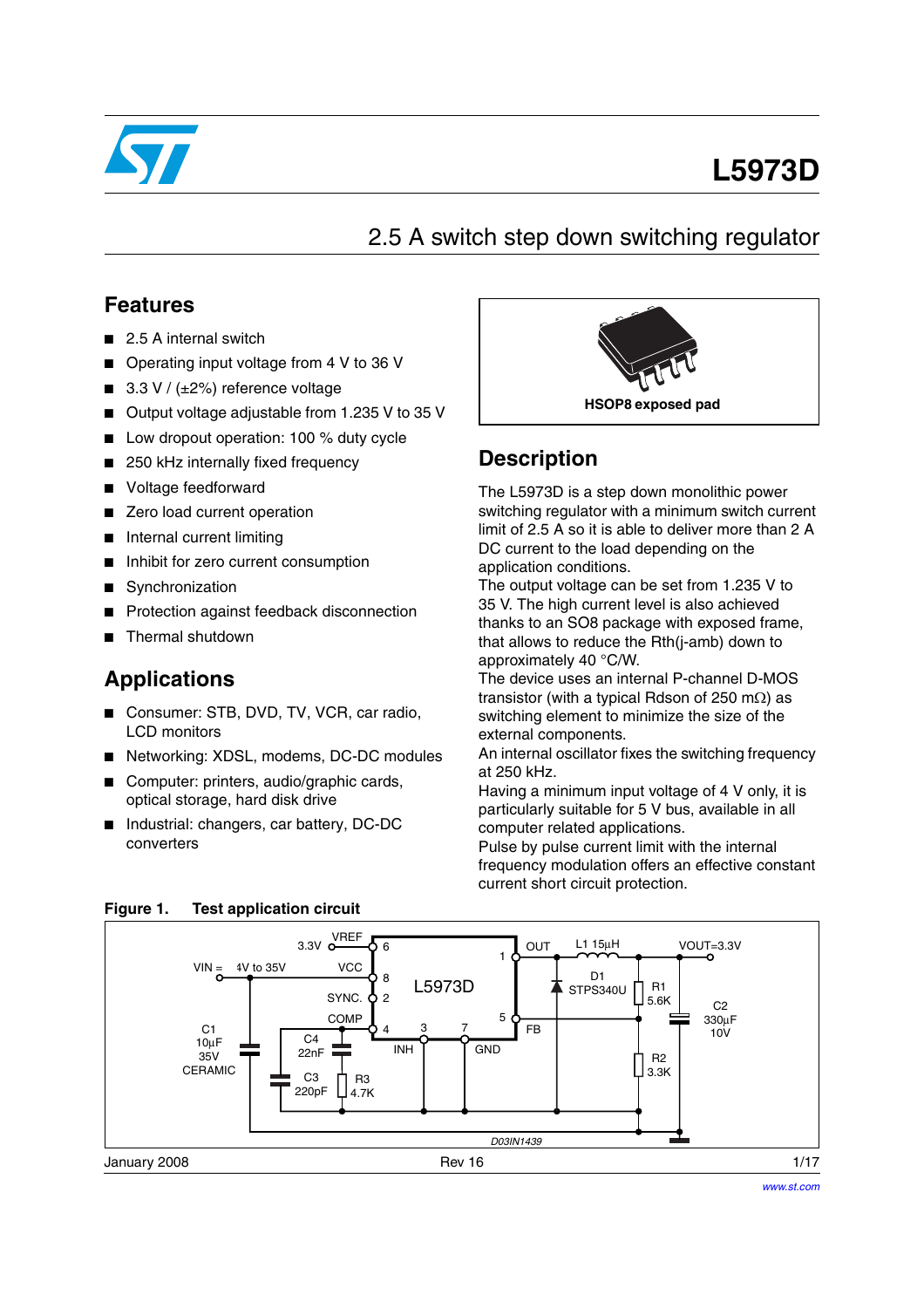## **Contents**

| $\blacksquare$   |     |  |
|------------------|-----|--|
|                  | 1.1 |  |
|                  | 1.2 |  |
| $\overline{2}$   |     |  |
|                  | 2.1 |  |
|                  | 2.2 |  |
| 3                |     |  |
| $\boldsymbol{4}$ |     |  |
| 5                |     |  |
| 6                |     |  |
| $\overline{7}$   |     |  |
| 8                |     |  |
| 9                |     |  |

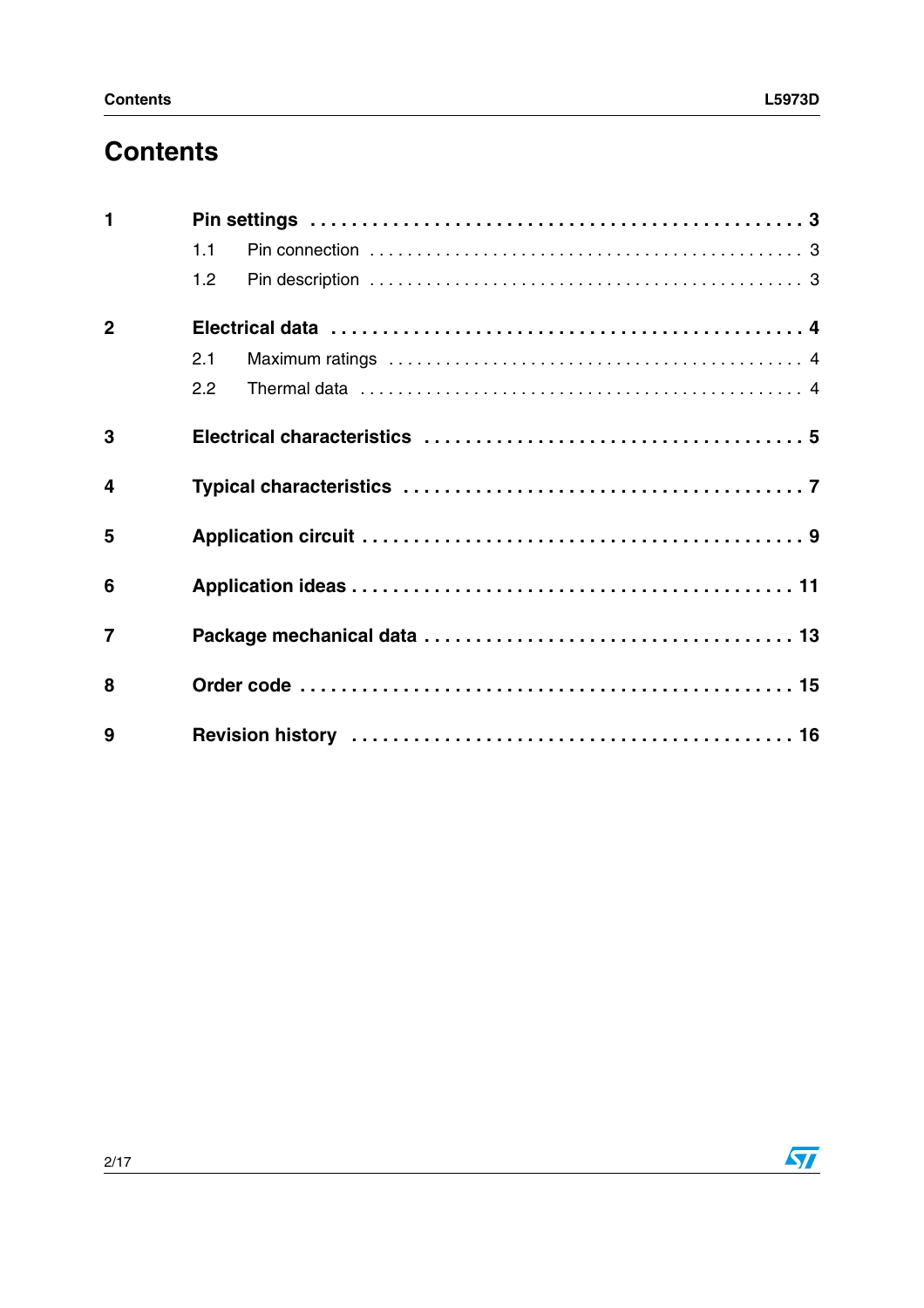# <span id="page-2-0"></span>**1 Pin settings**

### <span id="page-2-1"></span>**1.1 Pin connection**

#### **Figure 2.** Pin connection (top view)



### <span id="page-2-2"></span>**1.2 Pin description**

| Table 1. | <b>Pin description</b> |  |
|----------|------------------------|--|
|          |                        |  |

| $N^{\circ}$   | <b>Type</b> | <b>Description</b>                                                                                                                                                  |
|---------------|-------------|---------------------------------------------------------------------------------------------------------------------------------------------------------------------|
|               | <b>OUT</b>  | Regulator output.                                                                                                                                                   |
| $\mathcal{P}$ | <b>SYNC</b> | Master/slave synchronization.                                                                                                                                       |
| 3             | <b>INH</b>  | A logical signal (active high) disables the device. If INH not used the pin<br>must be grounded. When it is open an internal pull-up disable the<br>device.         |
| 4             | COMP        | E/A output for frequency compensation.                                                                                                                              |
| 5             | FB          | Feedback input. Connecting directly to this pin results in an output<br>voltage of 1.23 V. An external resistive divider is required for higher<br>output voltages. |
| 6             | <b>VREF</b> | 3.3 V $V_{BFF}$ No cap is requested for stability.                                                                                                                  |
| 7             | <b>GND</b>  | Ground.                                                                                                                                                             |
| 8             | VCC         | Unregulated DC input voltage.                                                                                                                                       |

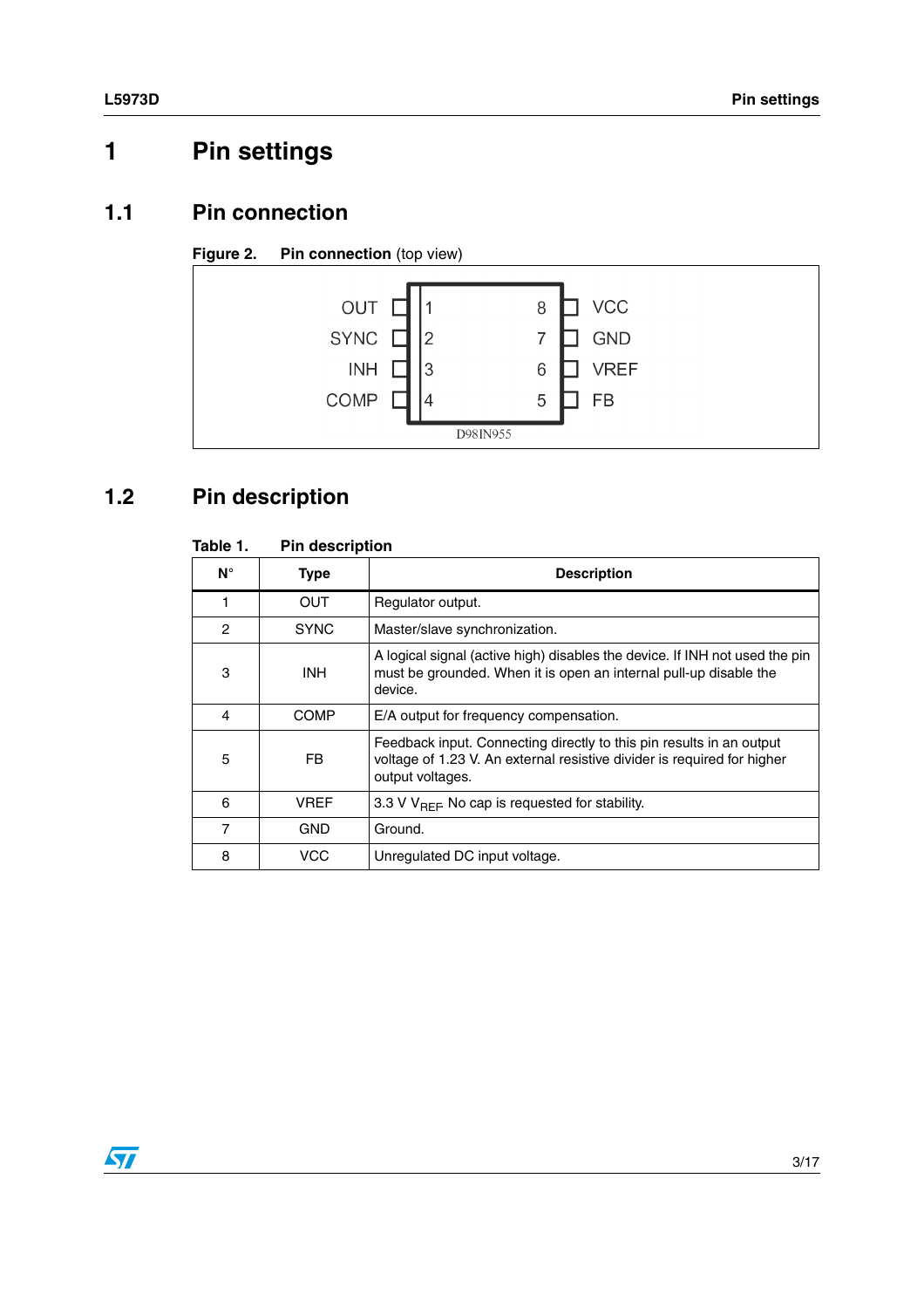# <span id="page-3-0"></span>**2 Electrical data**

### <span id="page-3-1"></span>**2.1 Maximum ratings**

| Symbol                    | <b>Parameter</b>                                            | <b>Value</b>               | Unit   |
|---------------------------|-------------------------------------------------------------|----------------------------|--------|
| $V_8$                     | Input voltage                                               | 40                         | V      |
| $V_1$                     | Output DC voltage<br>Output peak voltage at $t = 0.1 \mu s$ | $-1$ to 40<br>$-5$ to $40$ | v<br>v |
| I <sub>1</sub>            | Maximum output current                                      | int. limit.                |        |
| $V_4, V_5$                | Analog pins                                                 | 4                          | v      |
| $V_3$                     | <b>INH</b>                                                  | -0.3 V to $V_{CC}$         |        |
| $V_2$                     | <b>SYNC</b>                                                 | $-0.3$ to 4                | v      |
| $P_{TOT}$                 | Power dissipation at $T_A \leq 60$ °C                       | 2.25                       | w      |
| $T_{\rm J}$               | Operating junction temperature range                        | $-40$ to 150               | °C     |
| $\mathsf{T}_{\text{STG}}$ | Storage temperature range                                   | $-55$ to 150               | °C     |

#### **Table 2. Absolute maximum ratings**

### <span id="page-3-2"></span>**2.2 Thermal data**

| Table 3. | <b>Thermal data</b> |  |
|----------|---------------------|--|
|          |                     |  |

| Symbol     | <b>Parameter</b>                            | HSOP8<br><b>Exposed Pad</b> | Unit          |
|------------|---------------------------------------------|-----------------------------|---------------|
| $R_{thJA}$ | Maximum thermal resistance junction-ambient | $40^{(1)}$                  | $\degree$ C/W |

1. Package mounted on board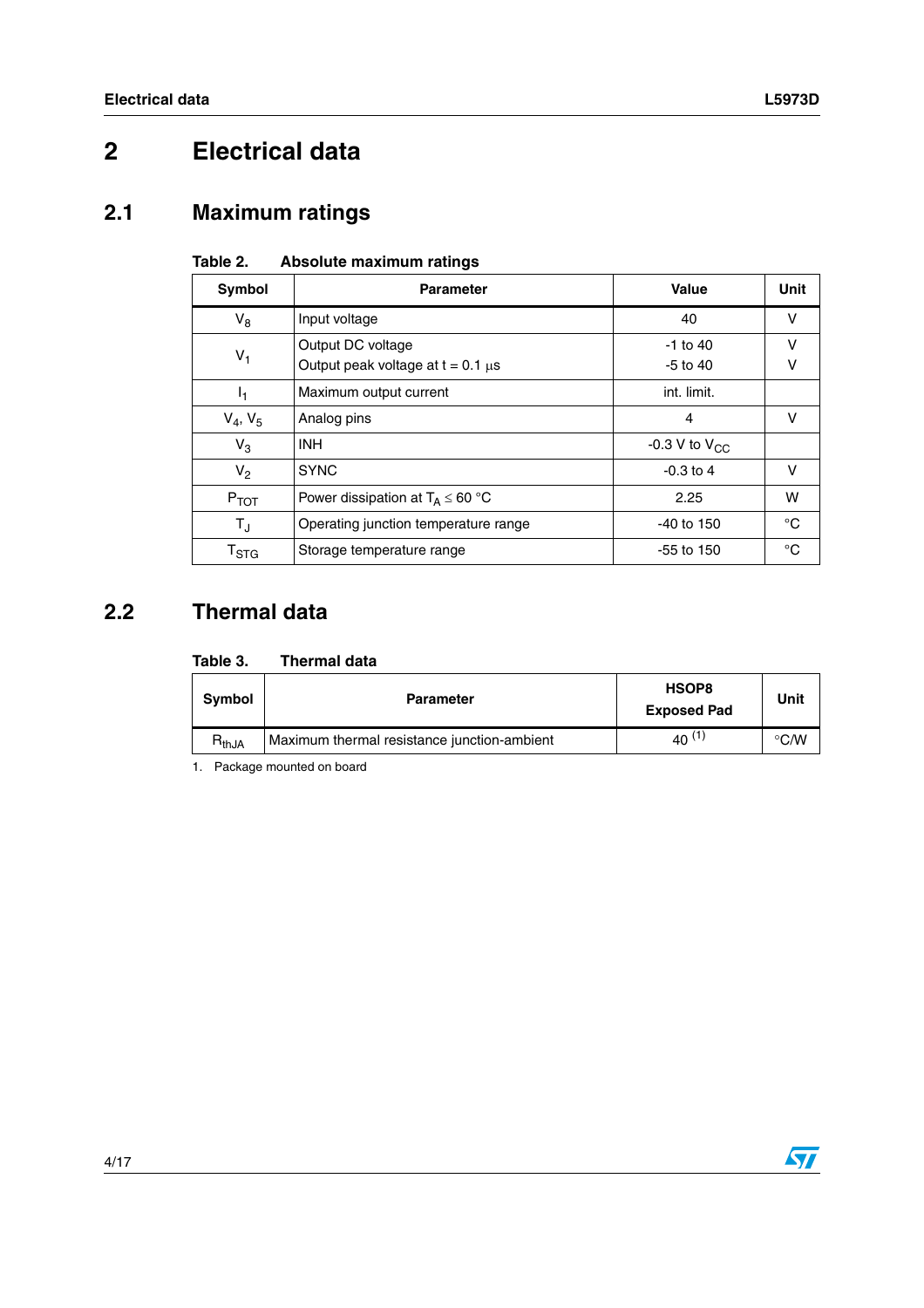# <span id="page-4-0"></span>**3 Electrical characteristics**

| <b>Symbol</b>              | $(1)$ = 25 °C, $V_C C$ = 12 °V, unless otherwise specified)<br><b>Parameter</b> | <b>Test condition</b>                          |     | Min   | <b>Typ</b> | <b>Max</b> | <b>Unit</b> |
|----------------------------|---------------------------------------------------------------------------------|------------------------------------------------|-----|-------|------------|------------|-------------|
|                            |                                                                                 |                                                |     |       |            |            |             |
| $\mathsf{V}_{\mathsf{CC}}$ | Operating input<br>voltage range                                                | $V_0 = 1.235 V; I_0 = 2 A$                     | (1) | 4     |            | 36         | v           |
| $R_{DS(on)}$               | Mosfet on<br>Resistance                                                         |                                                | (1) |       | 0.250      | 0.5        | Ω           |
| ı,                         | Maximum limiting<br>current                                                     | $V_{CC} = 4.4 V$ to 36 V                       |     | 2.5   | 3          | 3.5        | A           |
|                            | Switching frequency                                                             |                                                | (1) | 212   | 250        | 280        | kHz         |
| $f_{\rm s}$                |                                                                                 |                                                |     | 225   | 250        | 275        | kHz         |
|                            | Duty cycle                                                                      |                                                |     | 0     |            | 100        | $\%$        |
|                            | Dynamic characteristics (see test circuit).                                     |                                                |     |       |            |            |             |
|                            |                                                                                 | 4.4 V < $V_{CC}$ < 36 V,                       |     | 1.220 | 1.235      | 1.25       | V           |
| V <sub>5</sub>             | Voltage feedback                                                                | 20 mA < $I_{\Omega}$ < 2 A                     | (1) | 1.198 | 1.235      | 1.272      | V           |
| h                          | Efficiency                                                                      | $V_{O}$ = 5 V, $V_{CC}$ = 12 V                 |     |       | 90         |            | $\%$        |
| <b>DC</b> characteristics  |                                                                                 |                                                |     |       |            |            |             |
| $I_{\text{qop}}$           | Total operating<br>quiescent current                                            |                                                | (1) |       | 3          | 5          | mA          |
| $I_q$                      | Quiescent current                                                               | Duty Cycle = $0$ ;<br>$V_{FB} = 1.5 V$         |     |       |            | 2.5        | mA          |
|                            |                                                                                 | $V_{inh}$ > 2.2 V                              | (1) |       | 50         | 100        | μA          |
| l <sub>qst-by</sub>        | Total stand-by<br>quiescent current                                             | $V_{CC} = 36 V;$<br>$V_{inh}$ > 2.2 V          | (1) |       | 80         | 150        | μA          |
| Inhibit                    |                                                                                 |                                                |     |       |            |            |             |
|                            | <b>INH</b> threshold                                                            | Device ON                                      |     |       |            | 0.8        | V           |
|                            | voltage                                                                         | Device OFF                                     |     | 2.2   |            |            | v           |
| <b>Error amplfier</b>      |                                                                                 |                                                |     |       |            |            |             |
| $V_{OH}$                   | High level output<br>voltage                                                    | $VFB = 1 V$                                    |     | 3.5   |            |            | V           |
| $V_{OL}$                   | Low level output<br>voltage                                                     | $VFB = 1.5 V$                                  |     |       |            | 0.4        | V           |
| l <sub>o source</sub>      | Source output<br>current                                                        | $V_{\text{COMP}} = 1.9 V;$<br>$V_{FB} = 1 V$   |     | 200   | 300        |            | μA          |
| $I_{\rm o\,sink}$          | Sink output current                                                             | $V_{\text{COMP}} = 1.9 V;$<br>$V_{FB} = 1.5 V$ |     | 1     | 1.5        |            | mA          |

#### <span id="page-4-1"></span>**Table 4. Electrical characteristics**

 $T_{\text{U}} = 25 \text{ °C}$ ,  $V_{\text{CC}} = 12 \text{ V}$ , unless otherwise specified)

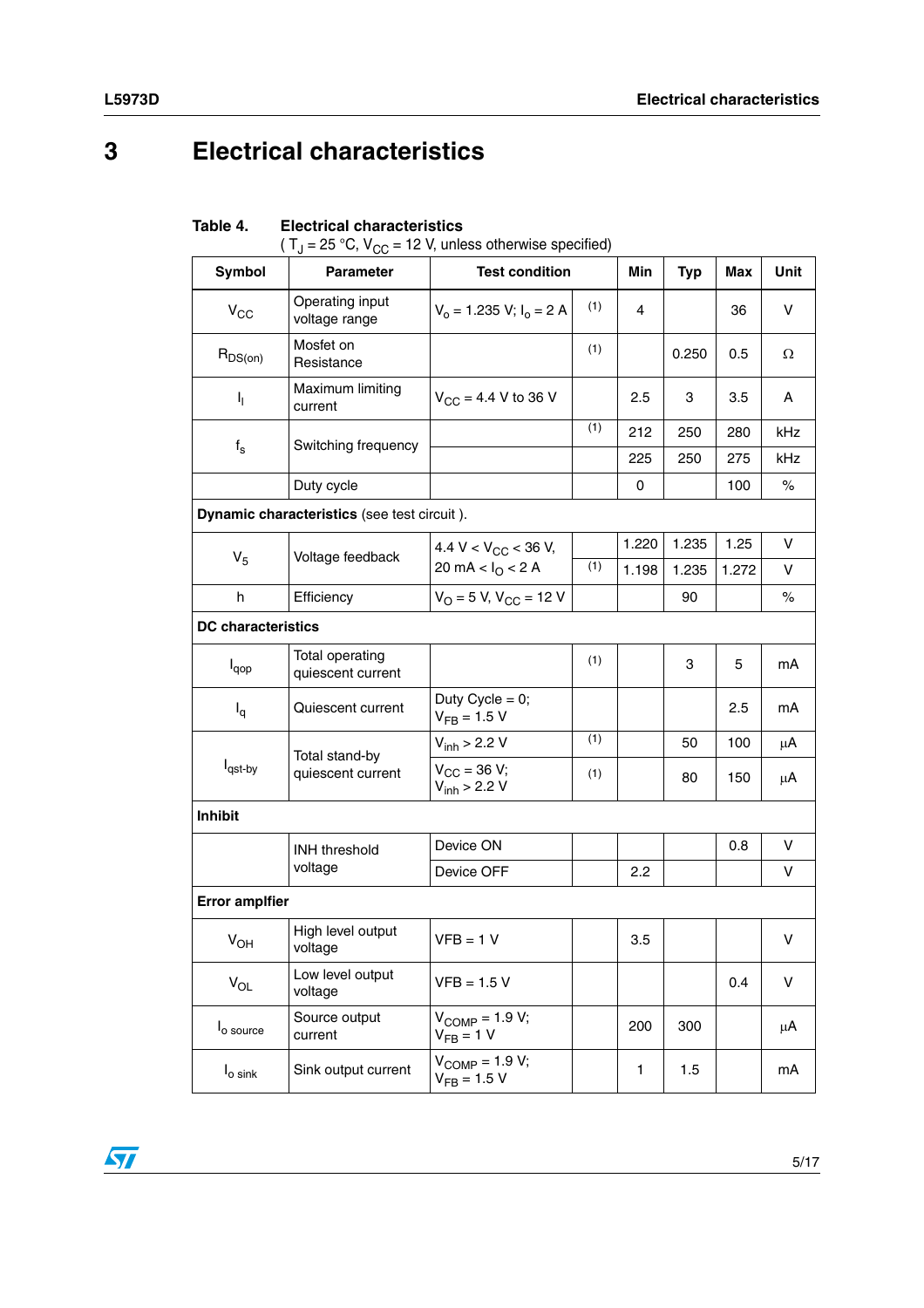| Symbol                   | <b>Parameter</b>           | <b>Test condition</b>                                               |     | Min          | <b>Typ</b> | Max          | <b>Unit</b> |
|--------------------------|----------------------------|---------------------------------------------------------------------|-----|--------------|------------|--------------|-------------|
| $I_{b}$                  | Source bias current        |                                                                     |     |              | 2.5        | 4            | μA          |
|                          | DC open loop gain          | $R_1 = \infty$                                                      |     | 50           | 57         |              | dB          |
| gm                       | Transconductance           | $I_{comp} = -0.1$ mA to<br>0.1 <sub>m</sub> A<br>$V_{COMP} = 1.9 V$ |     |              | 2.3        |              | mS          |
| <b>Sync function</b>     |                            |                                                                     |     |              |            |              |             |
|                          | High input voltage         | $V_{CC}$ = 4.4 V to 36 V                                            |     | 2.5          |            | $V_{REF}$    | v           |
|                          | Low input voltage          | $V_{CC}$ = 4.4 V to 36 V                                            |     |              |            | 0.74         | V           |
|                          | Slave sink current         | $V_{sync} = 0.74 V^{(2)}$<br>$V_{sync} = 2.33 V$                    |     | 0.11<br>0.21 |            | 0.25<br>0.45 | mA<br>mA    |
|                          | Master output<br>amplitude | $I_{\text{source}} = 3 \text{ mA}$                                  |     | 2.75         | 3          |              | v           |
|                          | Output pulse width         | no load,<br>$V_{sync} = 1.65 V$                                     |     | 0.20         | 0.35       |              | μs          |
| <b>Reference section</b> |                            |                                                                     |     |              |            |              |             |
|                          | Reference voltage          |                                                                     |     | 3.234        | 3.3        | 3.366        | v           |
|                          |                            | $I_{REF} = 0$ to 5 mA<br>$V_{\text{CC}} = 4.4 \text{ V}$ to 36 V    | (1) | 3.2          | 3.3        | 3.399        | v           |
|                          | Line regulation            | $I_{REF} = 0$ mA<br>$V_{CC}$ = 4.4 V to 36 V                        |     |              | 5          | 10           | mV          |
|                          | Load regulation            | $I_{REF} = 0$ to 5 mA                                               |     |              | 8          | 15           | mV          |
|                          | Short circuit current      |                                                                     |     | 10           | 18         | 30           | mA          |

#### **Table 4. Electrical characteristics (continued)**

(  $T_J$  = 25 °C,  $V_{CC}$  = 12 V, unless otherwise specified)

1. Specification Referred to T<sub>J</sub> from -40 to 125 °C. Specification over the -40 to +125 T<sub>J</sub> Temperature range are assured by design, characterization and statistical correlation.

2. Guaranteed by design.

 $\sqrt{2}$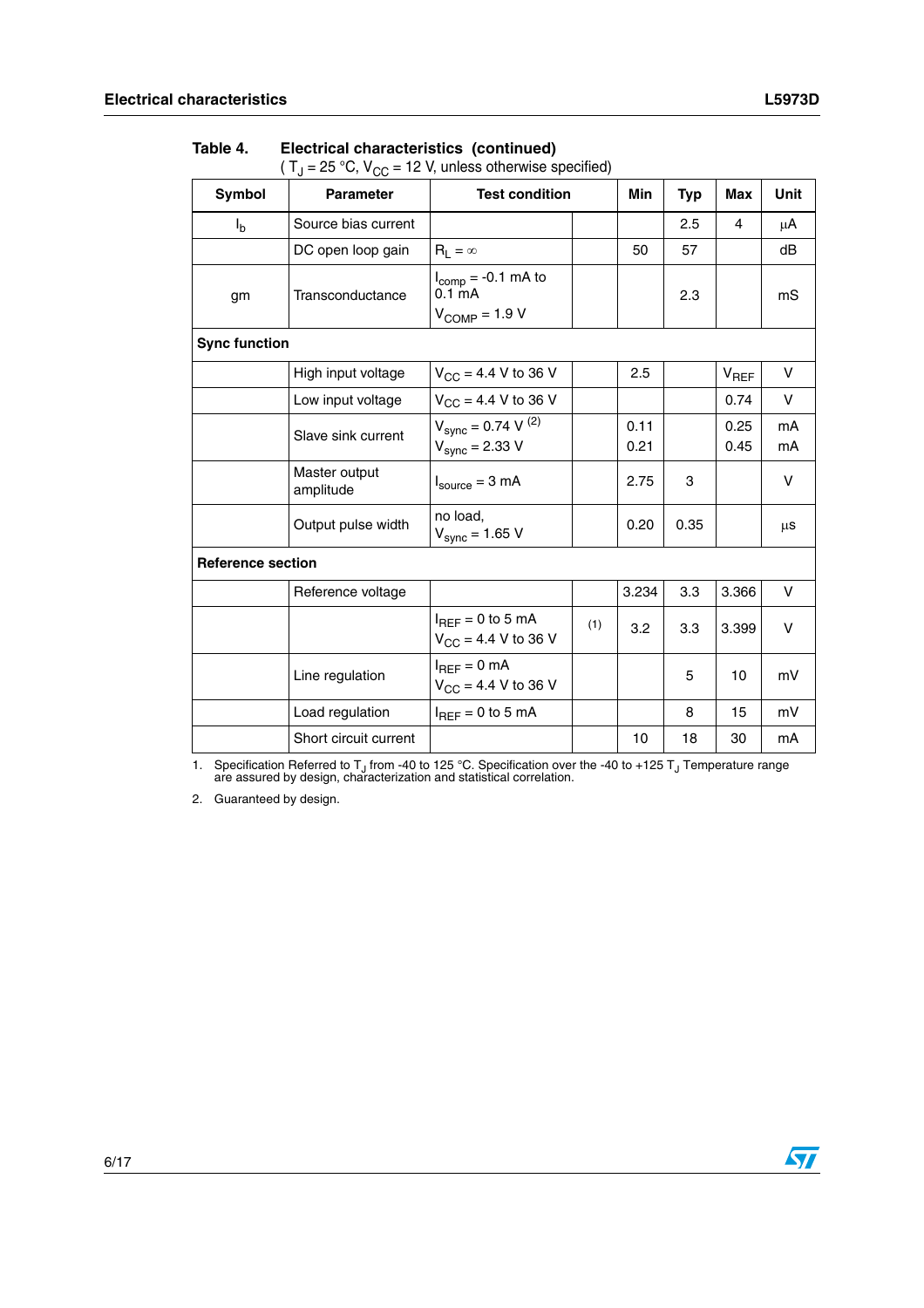## <span id="page-6-0"></span>**4 Typical characteristics**



Figure 3.

**Figure 3. Line regulation Figure 4. Shutdown current vs junction** 

**temperature**







**Figure 7. Quiescent current vs junction temperature**



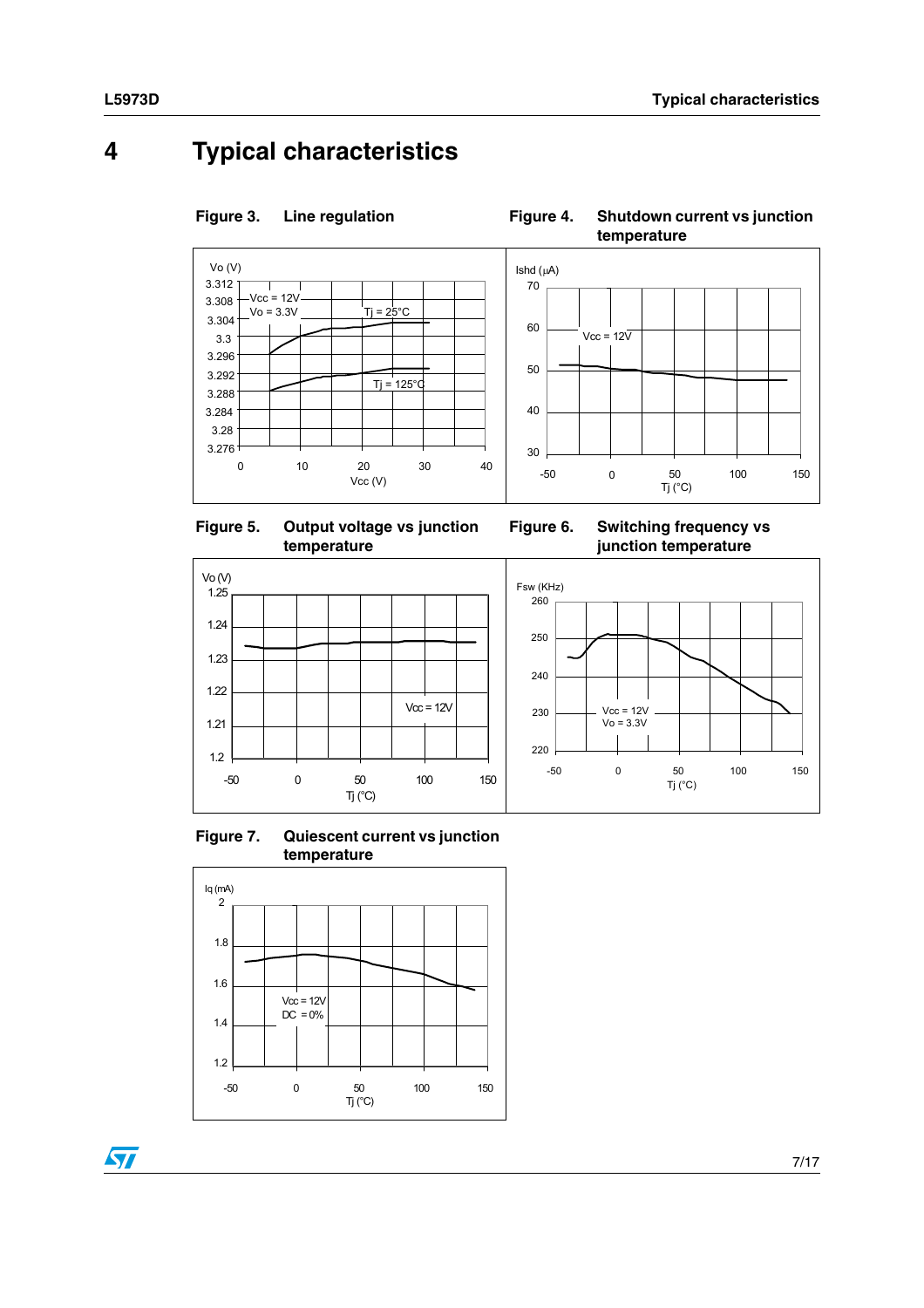

Figure 8. **Figure 8. Junction temperature vs Figure 9. Junction temperature vs** 

#### **Figure 10. Efficiency vs output current Figure 11. Efficiency vs output current**



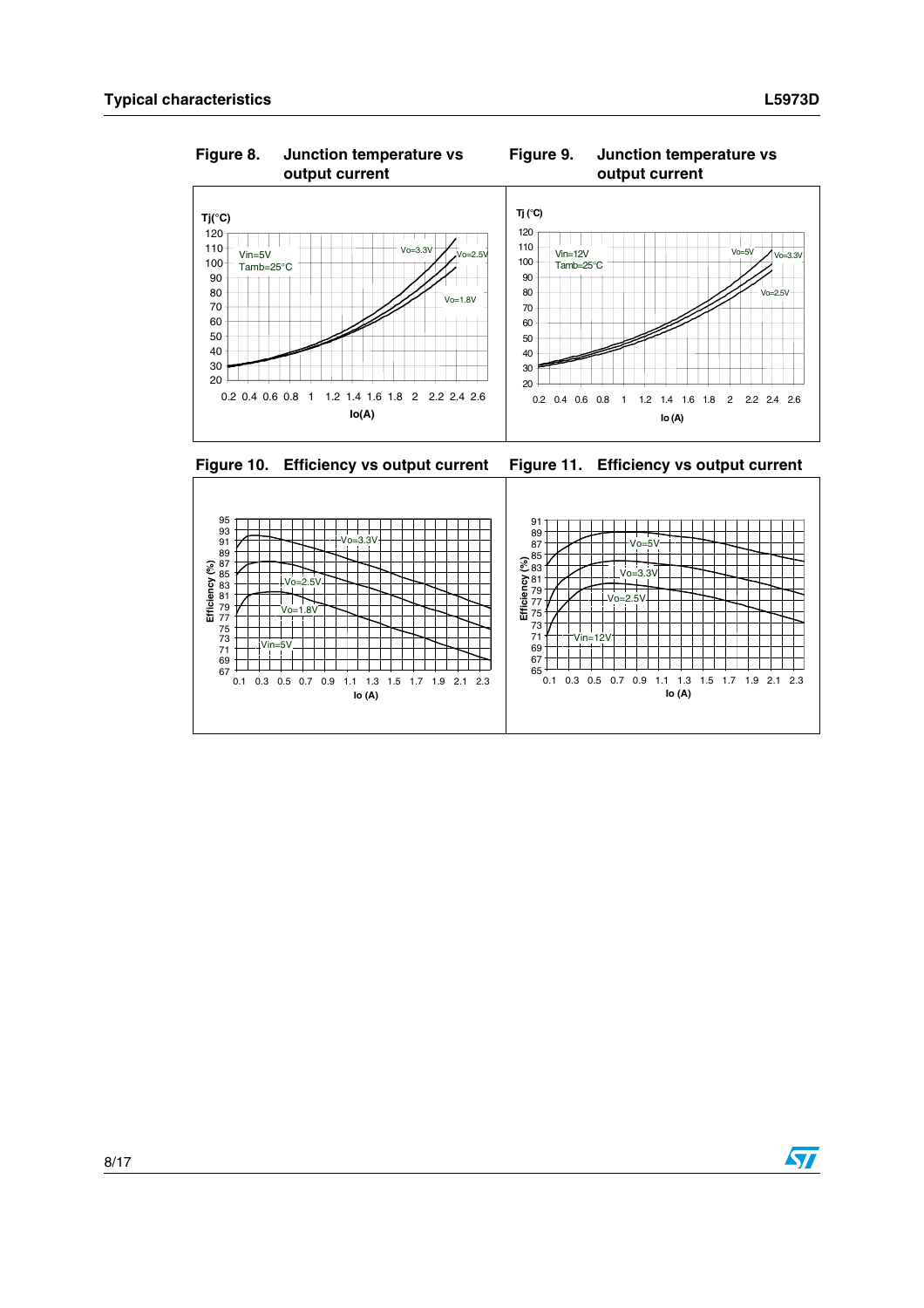## <span id="page-8-0"></span>**5 Application circuit**

In figure 6 is shown the demonstration board application circuit, where the input supply voltage,  $V_{CC}$ , can range from 4 V to 25 V due to the rated voltage of the input capacitor and the output voltage is adjustable from 1.235 V to  $V_{CC}$ .





#### **Table 5. Component list**

| Reference      | Part number        | <b>Description</b>    | <b>Manufacturer</b> |
|----------------|--------------------|-----------------------|---------------------|
| C1             | GRM32DR61E106KA12L | 10 µF, 25 V           | Murata              |
| C <sub>2</sub> | POSCAP 6TPB330M    | 330 µF, 6.3 V         | Sanyo               |
| C <sub>3</sub> | C1206C221J5GAC     | 220 pF, 5%, 50 V      | <b>KEMET</b>        |
| C <sub>4</sub> | C1206C223K5RAC     | 22 nF, 10%, 50 V      | <b>KEMET</b>        |
| R1             |                    | 5.6 K, 1%, 0.1 W 0603 | Neohm               |
| R <sub>2</sub> |                    | 3.3 K, 1%, 0.1 W 0603 | Neohm               |
| R <sub>3</sub> |                    | 4.7 K, 1%, 0.1 W 0603 | Neohm               |
| D1             | STPS2L25U          | 2 A, 25 V             | ST                  |
| L1             | DO3316P-153        | $15 \mu H$ , $3 A$    | <b>COILCRAFT</b>    |

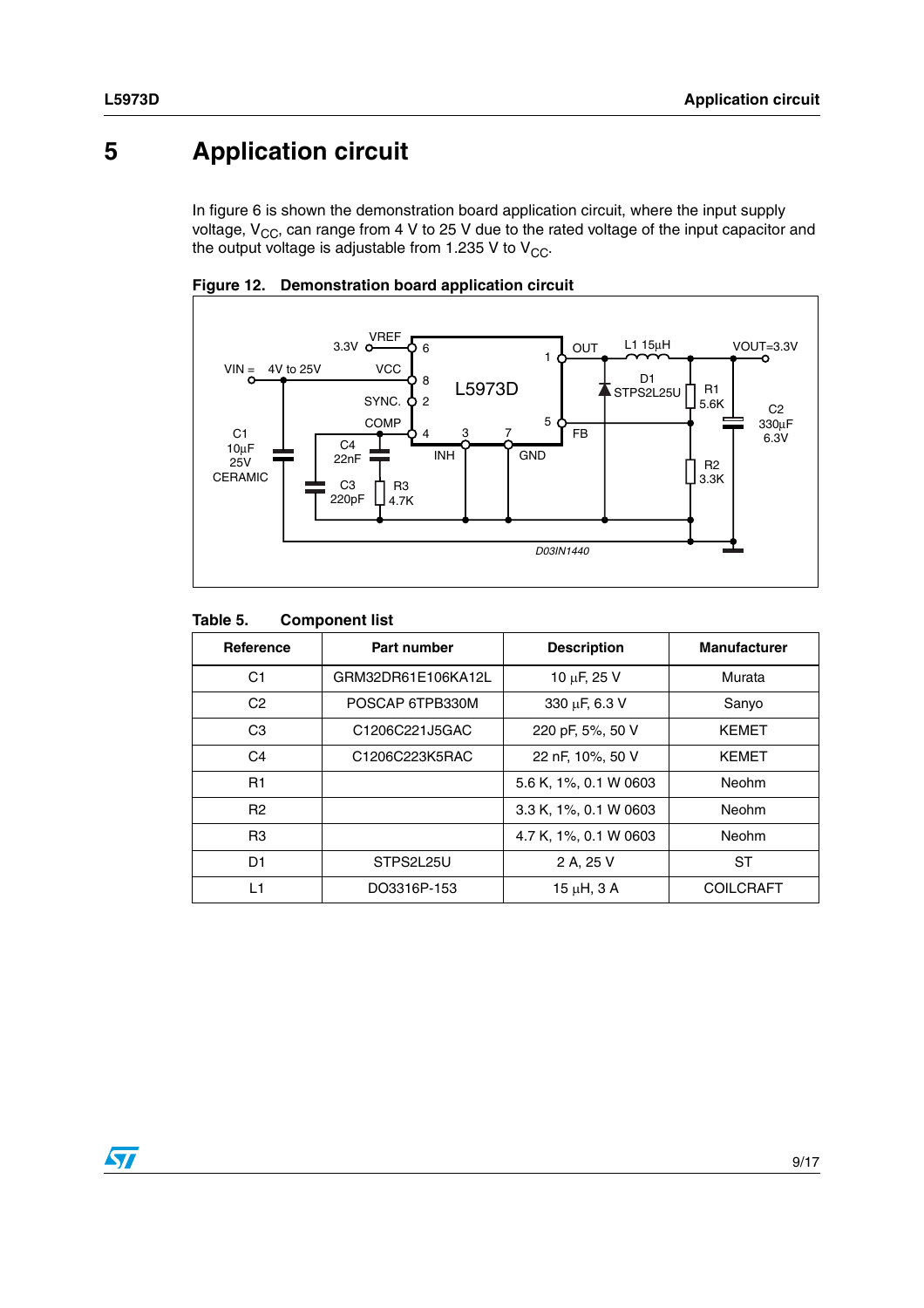**Figure 13. PCB layout (component side)**







**Figure 15. PCB layout (front side)**



Below some graphs show the  $T_J$  versus output current in different conditions of the input and output voltage and some efficiency measurements.

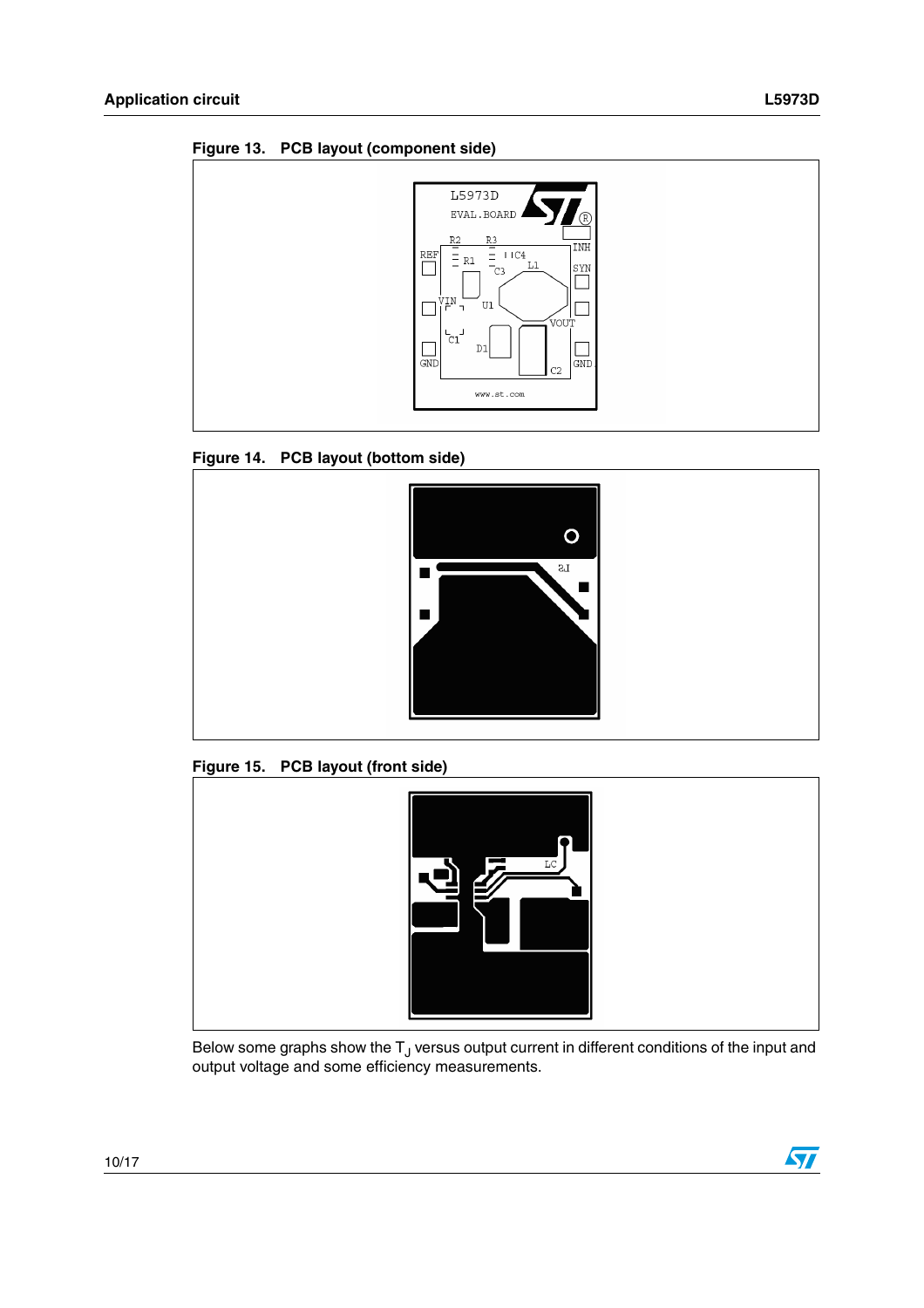## <span id="page-10-0"></span>**6 Application ideas**









**Figure 18. Dual output voltage with auxiliary winding**



 $\sqrt{2}$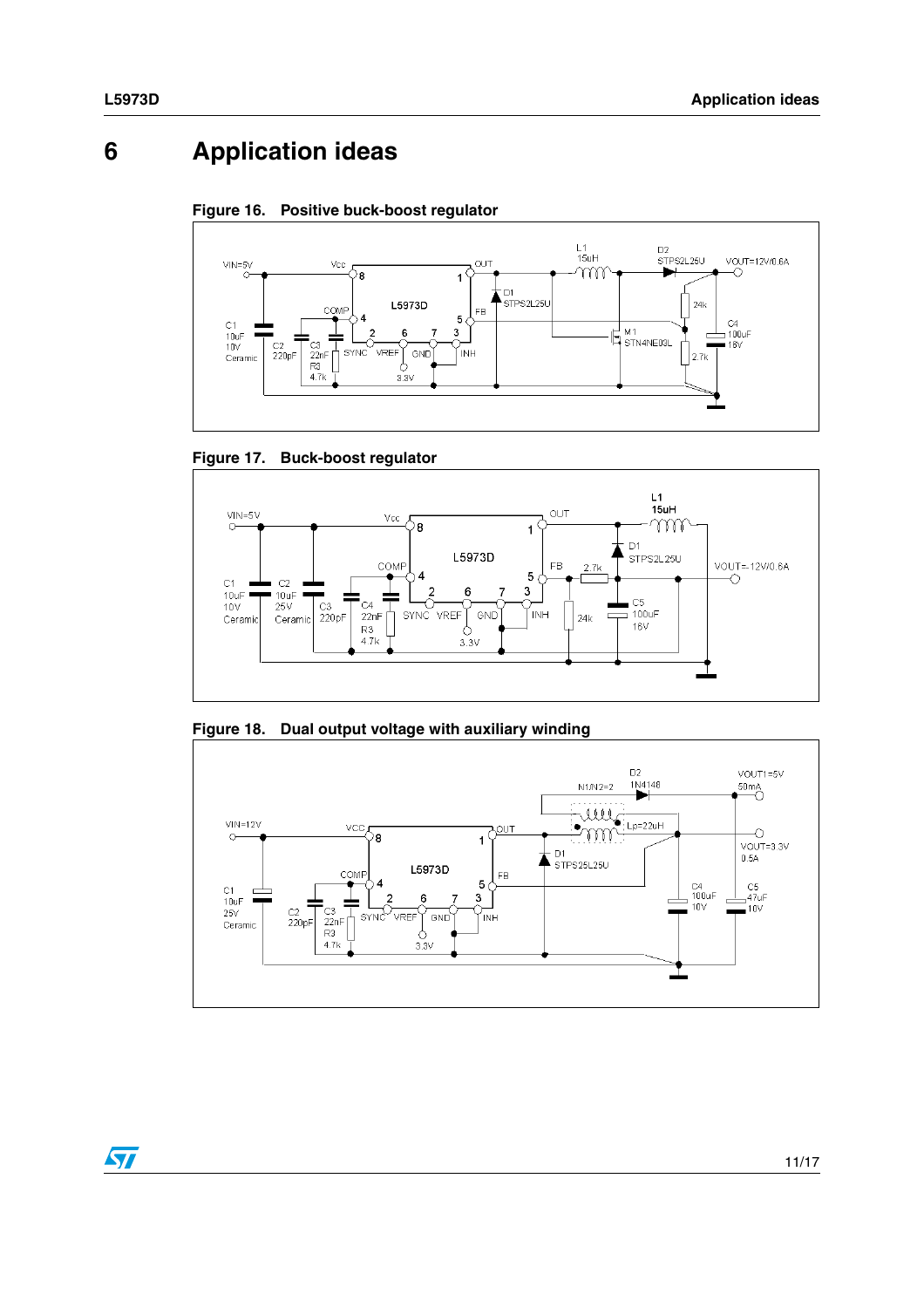When an output voltage below the internal reference (1.235 V) is required, the circuit reported in the figure 18 can been used. In this case the minimum voltage reachable is 0.6 V and can be easily calculated with the following formula:

$$
V_{OUT} = V_{FB} - [(V_{REF} - V_{FB})x(R_2 / R_1)]
$$

If the load is not present, a resistor connected between  $V_{OUT}$  and GND is required in order to avoid that the voltage across  $C<sub>OUT</sub>$  increases.

The value of this resistor has to be calculated taking into account that the current flowing through this resistance has to be higher than the current flowing through  $R_2$ .

<span id="page-11-0"></span>**Figure 19. Output voltage below the 1.235 V internal voltage reference**



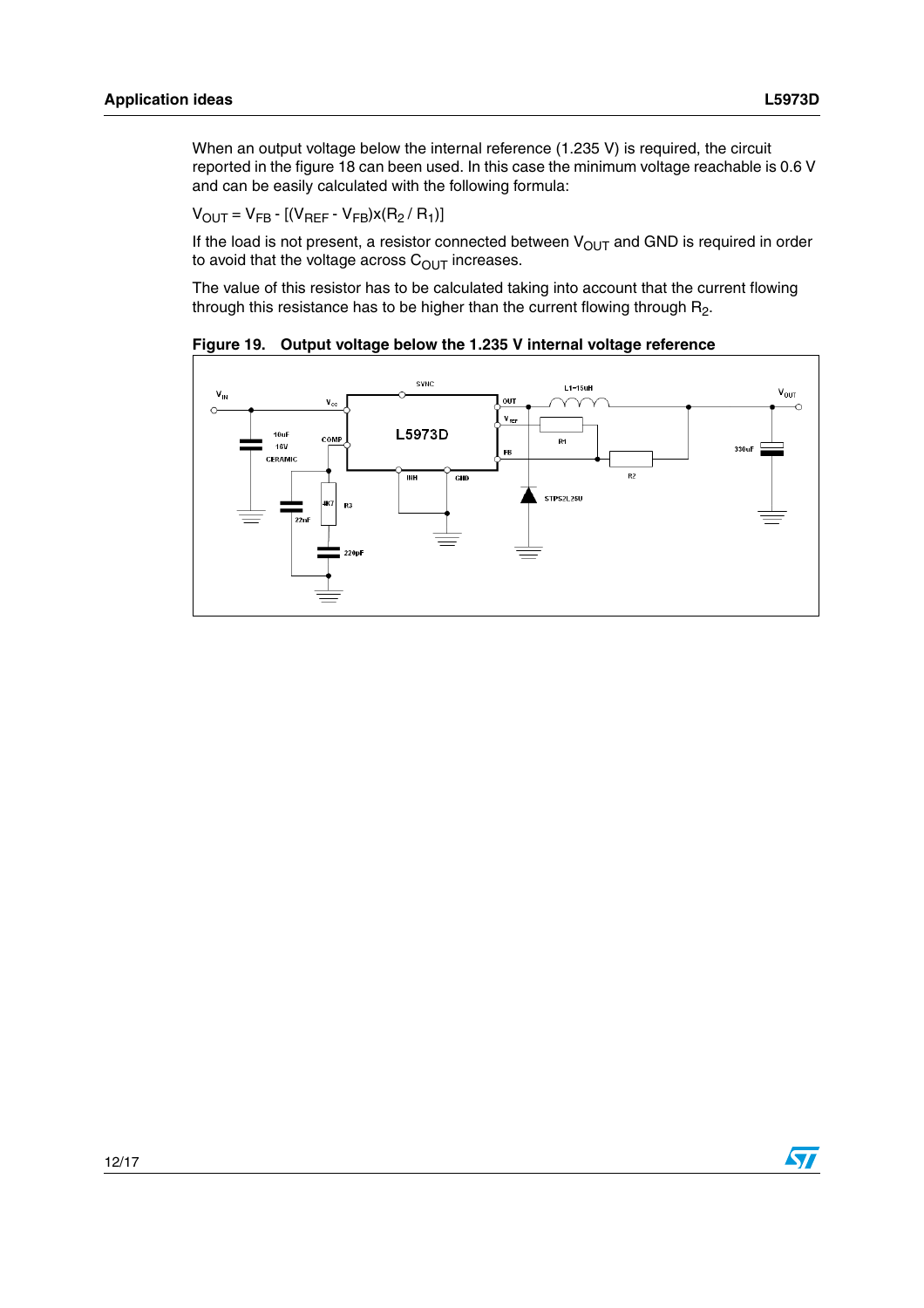## <span id="page-12-0"></span>**7 Package mechanical data**

In order to meet environmental requirements, ST offers these devices in ECOPACK® packages. These packages have a Lead-free second level interconnect . The category of second level interconnect is marked on the package and on the inner box label, in compliance with JEDEC Standard JESD97. The maximum ratings related to soldering conditions are also marked on the inner box label. ECOPACK is an ST trademark. ECOPACK specifications are available at: www.st.com

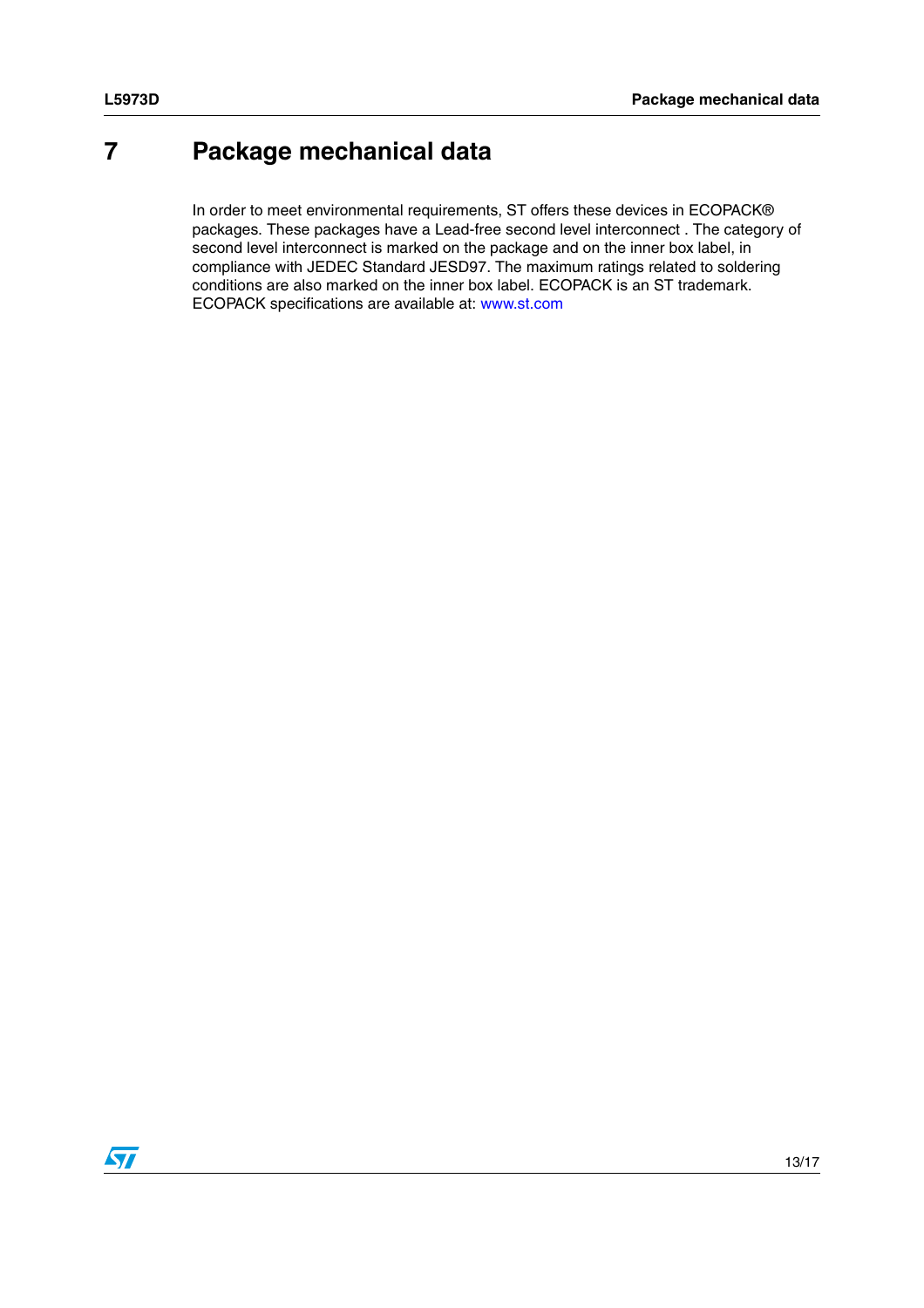$\sqrt{2}$ 

|                |            | mm         |            |                                      | inch       |        |
|----------------|------------|------------|------------|--------------------------------------|------------|--------|
| <b>Dim</b>     | <b>Min</b> | <b>Typ</b> | <b>Max</b> | Min                                  | <b>Typ</b> | Max    |
| A              |            |            | 1.70       |                                      |            | 0.0669 |
| A1             | 0.00       |            | 0.10       |                                      | 0.00       | 0.0039 |
| A2             | 1.25       |            |            | 0.0492                               |            |        |
| b              | 0.31       |            | 0.51       | 0.0122                               |            | 0.0201 |
| c              | 0.17       |            | 0.25       | 0.0067                               |            | 0.0098 |
| D              | 4.80       | 4.90       | 5.00       | 0.1890                               | 0.1929     | 0.1969 |
| D <sub>1</sub> | 3          | 3.1        | 3.2        | 0.118                                | 0.122      | 0.126  |
| E              | 5.80       | 6.00       | 6.20       | 0.2283                               |            | 0.2441 |
| E <sub>1</sub> | 3.80       | 3.90       | 4.00       | 0.1496                               |            | 0.1575 |
| E <sub>2</sub> | 2.31       | 2.41       | 2.51       | 0.091                                | 0.095      | 0.099  |
| е              |            | 1.27       |            |                                      |            |        |
| h              | 0.25       |            | 0.50       | 0.0098                               |            | 0.0197 |
| L              | 0.40       |            | 1.27       | 0.0157                               |            | 0.0500 |
| k              |            |            |            | $0^{\circ}$ (min), $8^{\circ}$ (max) |            |        |
| $_{\rm ccc}$   |            |            | 0.10       |                                      |            | 0.0039 |

<span id="page-13-0"></span>**Table 6. HSOP8 mechanical data**

#### **Figure 20. Package dimensions**

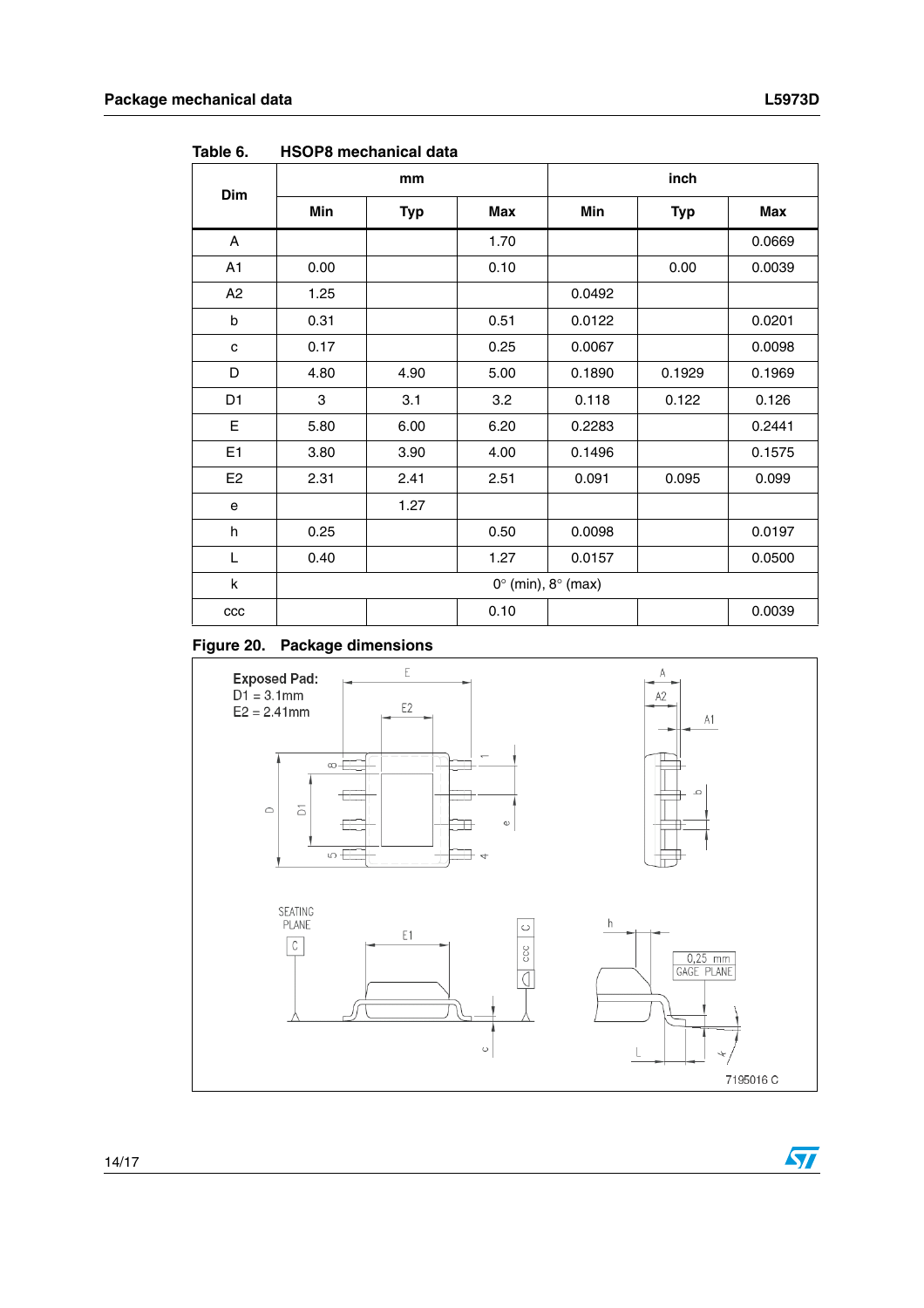# <span id="page-14-0"></span>**8 Order code**

| Table 7. | Order code |  |
|----------|------------|--|
|          |            |  |

| Part number | Package             | Packaging     |
|-------------|---------------------|---------------|
| L5973D      | HSOP8 (Exposed pad) | Tube          |
| L5973D013TR | HSOP8 (Exposed pad) | Tape and reel |

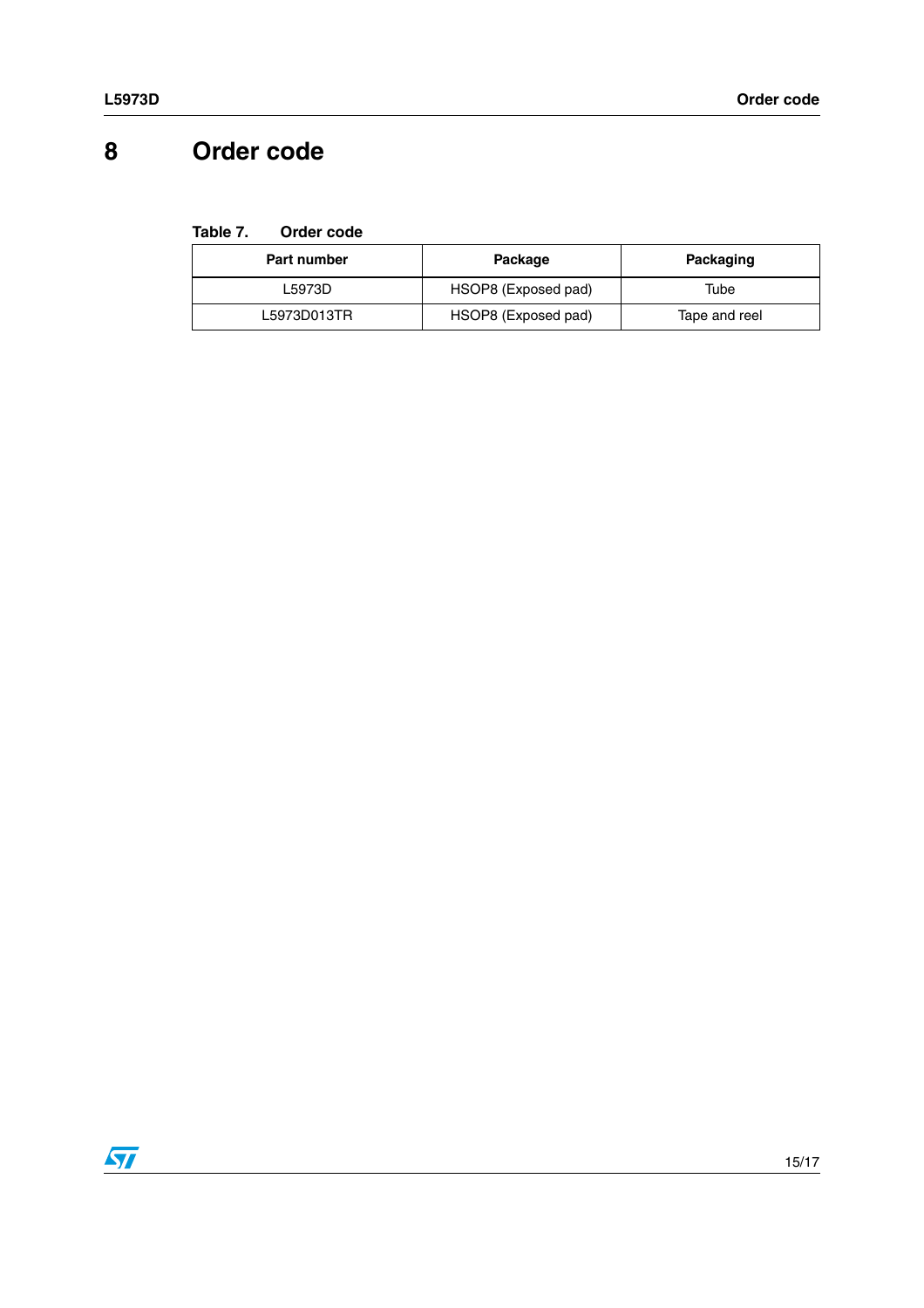# <span id="page-15-0"></span>**9 Revision history**

| Table 8.<br><b>Revision history</b> |
|-------------------------------------|
|-------------------------------------|

| Date        | <b>Revision</b> | <b>Changes</b>                                                                                   |
|-------------|-----------------|--------------------------------------------------------------------------------------------------|
| 01-Nov-2005 | 10              | Updated package information                                                                      |
| 22-May-2006 | 11              | Electrical characteristic Table 4 updated, new application idea<br>Figure 19 added, new template |
| 13-Nov-2006 | 12              | Typo in order codes                                                                              |
| 26-Jan-2007 | 13              | Updated Table 4 on page 5                                                                        |
| 17-Oct-2007 | 14              | Updated Section 5: Application circuit on page 9                                                 |
| 24-Oct-2007 | 15              | Updated Table 6 on page 14                                                                       |
| 07-Jan-2008 | 16              | Updated Table 6 on page 14                                                                       |

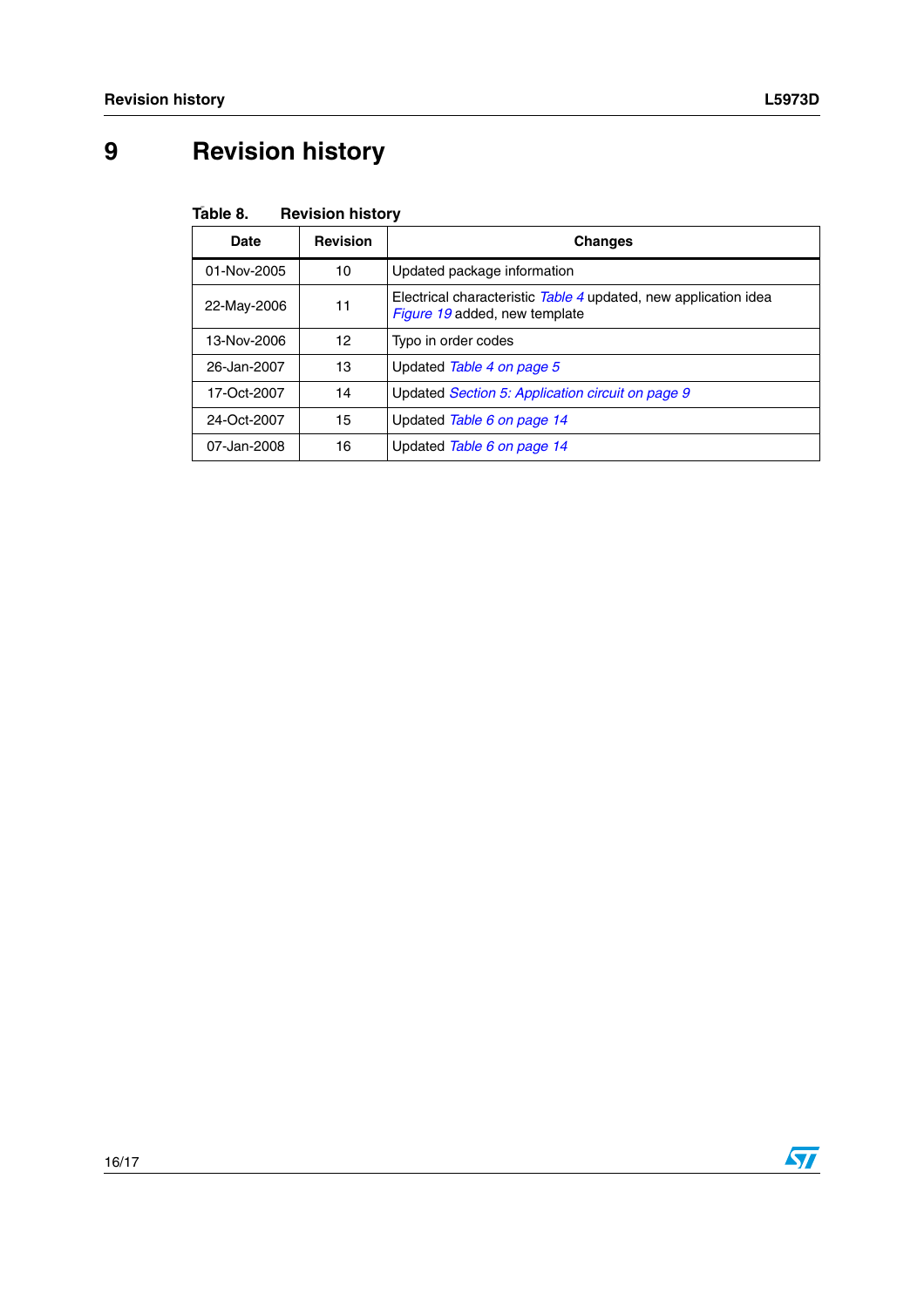#### **Please Read Carefully:**

Information in this document is provided solely in connection with ST products. STMicroelectronics NV and its subsidiaries ("ST") reserve the right to make changes, corrections, modifications or improvements, to this document, and the products and services described herein at any time, without notice.

All ST products are sold pursuant to ST's terms and conditions of sale.

Purchasers are solely responsible for the choice, selection and use of the ST products and services described herein, and ST assumes no liability whatsoever relating to the choice, selection or use of the ST products and services described herein.

No license, express or implied, by estoppel or otherwise, to any intellectual property rights is granted under this document. If any part of this document refers to any third party products or services it shall not be deemed a license grant by ST for the use of such third party products or services, or any intellectual property contained therein or considered as a warranty covering the use in any manner whatsoever of such third party products or services or any intellectual property contained therein.

**UNLESS OTHERWISE SET FORTH IN ST'S TERMS AND CONDITIONS OF SALE ST DISCLAIMS ANY EXPRESS OR IMPLIED WARRANTY WITH RESPECT TO THE USE AND/OR SALE OF ST PRODUCTS INCLUDING WITHOUT LIMITATION IMPLIED WARRANTIES OF MERCHANTABILITY, FITNESS FOR A PARTICULAR PURPOSE (AND THEIR EQUIVALENTS UNDER THE LAWS OF ANY JURISDICTION), OR INFRINGEMENT OF ANY PATENT, COPYRIGHT OR OTHER INTELLECTUAL PROPERTY RIGHT.**

**UNLESS EXPRESSLY APPROVED IN WRITING BY AN AUTHORIZED ST REPRESENTATIVE, ST PRODUCTS ARE NOT RECOMMENDED, AUTHORIZED OR WARRANTED FOR USE IN MILITARY, AIR CRAFT, SPACE, LIFE SAVING, OR LIFE SUSTAINING APPLICATIONS, NOR IN PRODUCTS OR SYSTEMS WHERE FAILURE OR MALFUNCTION MAY RESULT IN PERSONAL INJURY, DEATH, OR SEVERE PROPERTY OR ENVIRONMENTAL DAMAGE. ST PRODUCTS WHICH ARE NOT SPECIFIED AS "AUTOMOTIVE GRADE" MAY ONLY BE USED IN AUTOMOTIVE APPLICATIONS AT USER'S OWN RISK.**

Resale of ST products with provisions different from the statements and/or technical features set forth in this document shall immediately void any warranty granted by ST for the ST product or service described herein and shall not create or extend in any manner whatsoever, any liability of ST.

ST and the ST logo are trademarks or registered trademarks of ST in various countries.

Information in this document supersedes and replaces all information previously supplied.

The ST logo is a registered trademark of STMicroelectronics. All other names are the property of their respective owners.

© 2008 STMicroelectronics - All rights reserved

STMicroelectronics group of companies

Australia - Belgium - Brazil - Canada - China - Czech Republic - Finland - France - Germany - Hong Kong - India - Israel - Italy - Japan - Malaysia - Malta - Morocco - Singapore - Spain - Sweden - Switzerland - United Kingdom - United States of America

**www.st.com**